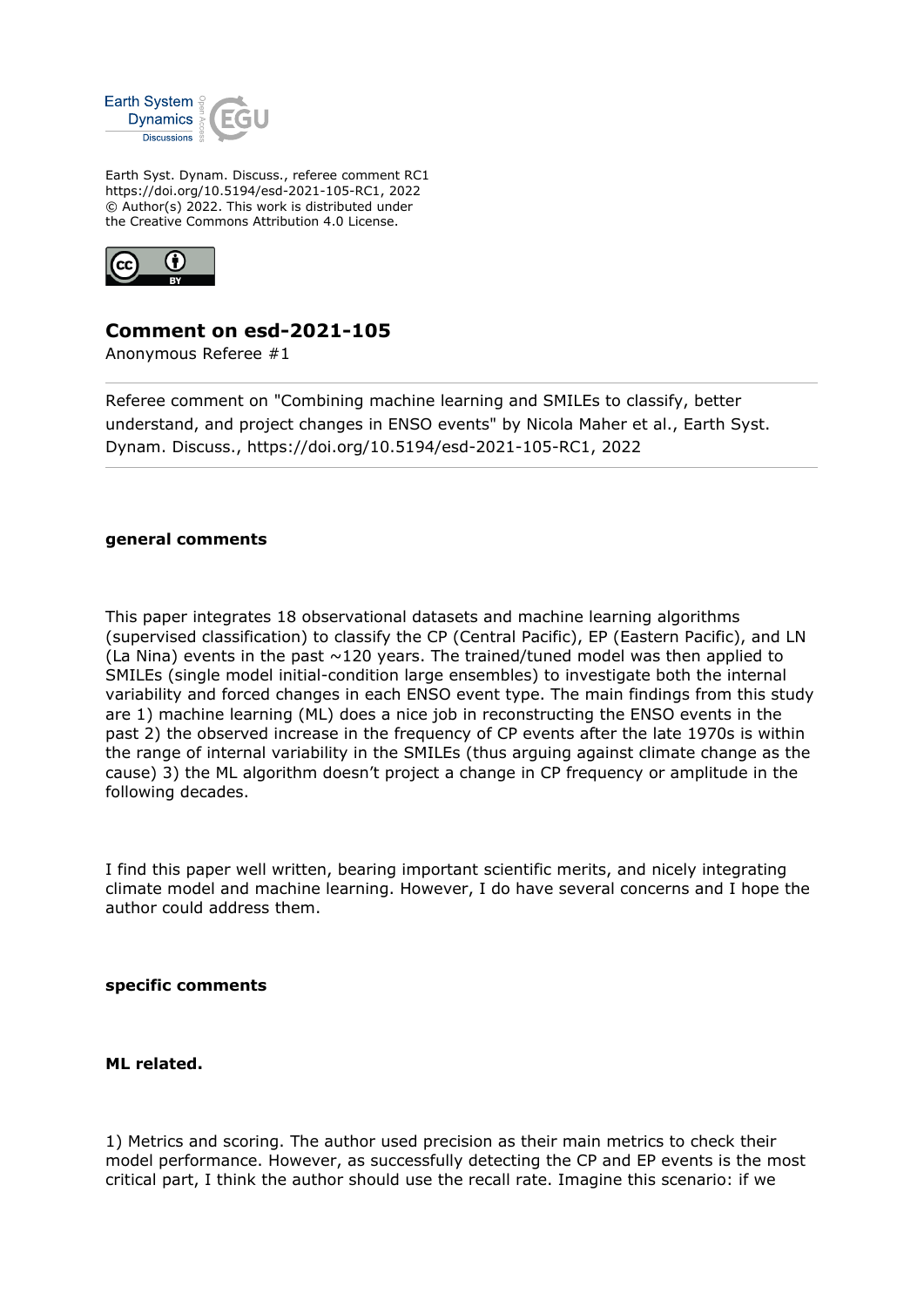have 20 total EP events, the ML successfully categorizes 5 of them to EP, and the other 15 are categorized to other types of events, and no more other events are categorized to EP, then based on the precision formula, the precision for EP will be  $5/(5+0) = 1$ . However, the other 15 EP events are not captured by this. If using recall, then  $5/(5+15) = 0.25$  and it indicates the model needs to be improved. Although recall also has its own issue, I think at least a thorough explanation of why the authors chose to use precision needs to be there. And I recommend the authors compare the results of using recall compared to precision.

2) The author used several methods to determine/evaluate the ML model (e.g., train and evaluation/test, for the train dataset, use 10-fold cross validation). I think the author also needs to explain how they tune the training model. For example (in Table 2), why they choose 1 in the KNN, why they use the specific hidden layers and max iterations in their NN. More importantly, for the random forest algorithm, the max depth seems to be too big (500). A more detailed description of how they tune (not only evaluate) the models is needed as it will change the final model structure.

3) Can the author explain why they first use HadISST as the test data set? As the author mentioned, this will cover all the events through time and is not the ideal way to evaluate the model performance. I think their second approach is more appropriate (randomly split the events across all augmentation data sets). I suggest the authors delete the HadISST part (unless I miss something…).

4) The authors need to discuss whether the range of the feature values during the training will also cover the ranges for future predictions. One example is the random forest, whose prediction results will be capped by the data used for training. In a future warming world, will the features have values that are out of the scope of the current observational ones?

5) In line 90, for those that don't quite know ML, I suggest the authors add a sentence or two to explain labelled dataset vs. unlabelled data.

6) line 180, "We additionally complete this split 100 times and manually choose 10 data splits that take CP and EP (the classes with the lowest numbers of events) from across the time-series, ensuring that not all events in the split come from the same part of the observational record.". I feel a bit loss here. Does it mean the events in any split needs to cover the whole time period? Needs to be reworded or adding more details.

7) Line 165: We have 14 CP in total (see line 110), why we only have 13 here (12/13)?

**Model interpretation related.**